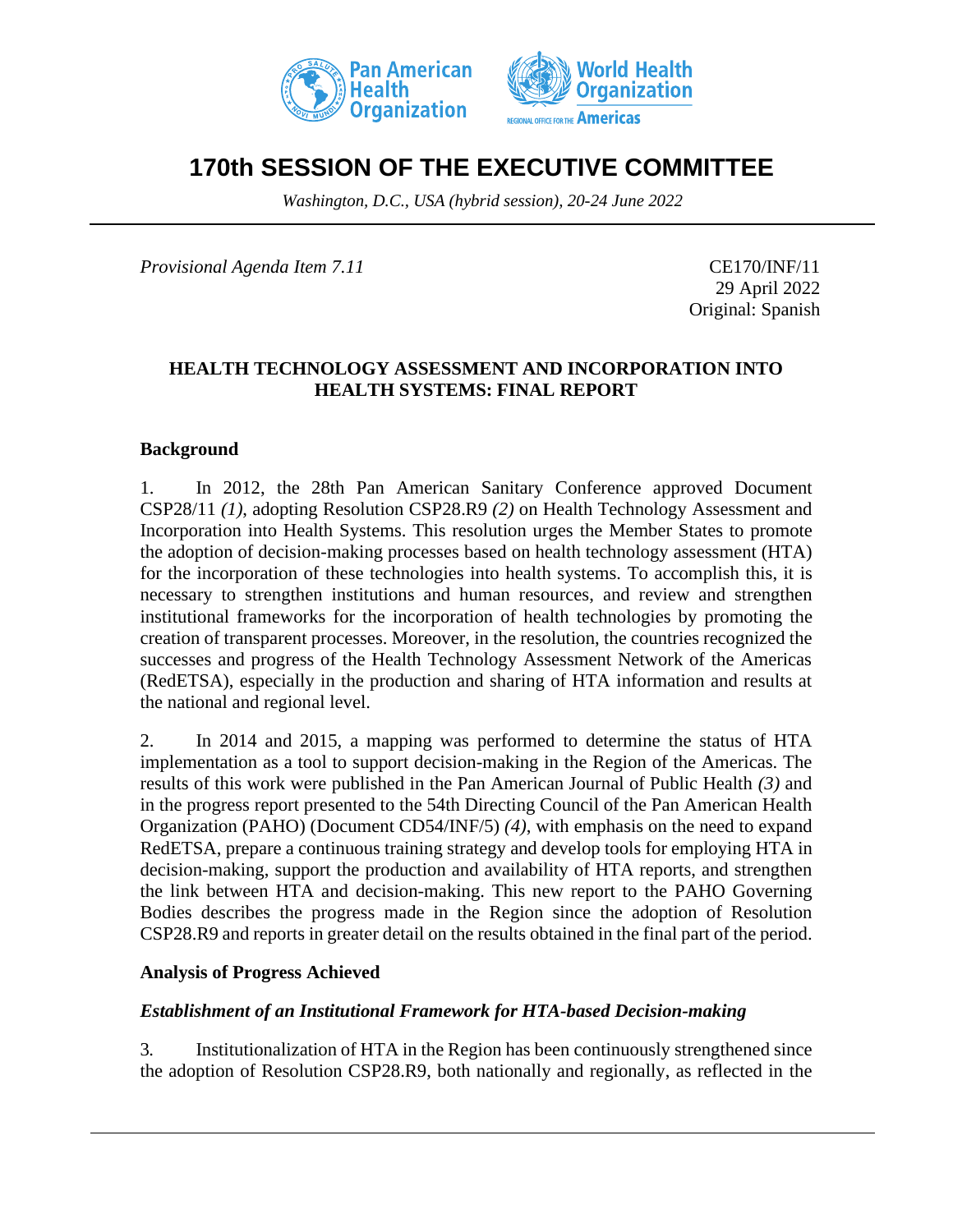new mapping performed between 2019 and 2021 in 21 countries in the Region.<sup>1</sup> Among the countries that have made the greatest progress, the following achievements are worth mentioning, in chronological order: *a)* Chile, with the creation of the Priority Recommendation Commission in 2015, specifically for the high-cost technology program, and the Department of Health Technology Assessment and Evidence-based Health in 2017, coordinating HTA teams with practice guidelines, in line with the integrated approach recommended by PAHO and described further on in this report; *b)* Mexico, where the National Center for Health Technology Excellence (known as CENETEC) has gradually expanded the scope of the technologies assessed in its reports to support decision-making by the General Health Council on the incorporation of technologies ranging from medical equipment (2015) and medicines (2017) to *in vitro* diagnostic medical equipment (2019); *c)* Argentina, with the creation in 2018 of the National Commission for Health Technology Assessment (known as CONETEC), which issues recommendations for the Compulsory Medical Program and serves as a reference for the entire health system, and the consolidation of the Argentine Network of Public Institutions for Health Technology Assessment (known as RedARETS); *d)* Peru, with the creation in 2020 of a National Network for Health Technology Assessment (known as  $RENETSA$ )<sup>2</sup> to coordinate the three main public agencies that conduct HTA in the country; *e)* Colombia, with the determination in 2020 of the cost-effectiveness threshold for the country and the consolidation of its national agency, the Institute for Health Technology Assessment (known as IETS), which marks 10 years of operation in 2022; *f)* Brazil, with the strengthening of the National Committee for the Incorporation of Health Technology in the Unified Health System (known as CONITEC), which in 2021 marked 10 years since its creation, having issued more than 650 HTA reports, held 608 public consultations, and provided more than 353,000 contributions *(5)*, in addition to the expansion of the National Network for Health Technology Assessment (known as REBRATS), comprised of more than 120 institutions; and *g)* Uruguay, with the creation of the National Health Technologies Assessment Division in 2021, through a law passed by the National Congress.

4. Other countries that have made significant progress in the institutionalization and development of HTA should also be noted: El Salvador, with the creation of the Directorate of Health Technology, which has a Health Technology Assessment Unit (2015); Bermuda, with the creation of the HTA area in the Bermuda Health Council (2016) and the passage of legislation (2020) to create a drug formulary using HTA with cost-effectiveness criteria; Ecuador, with the development of the HTA area in the Ministry of Health Directorate of Health Intelligence (2017); Guatemala, with the formalization and implementation of an HTA procedure in the Guatemalan Social Security Institute (2018); and Costa Rica, with the creation of the Directorate of Health Technology Assessment in the Costa Rican Social Security Fund (2019) to include the assessment of medical devices in addition to medicines.

Survey on development and implementation of an integrated approach, which also included technology management, rational use of medicines, and practice guidelines, employing an integrated approach to health technology that includes regulation, assessment, selection, incorporation, and rational use.

<sup>&</sup>lt;sup>2</sup> Created by ministerial resolution in April 2020 and consisting of the National Institute of Public Health (known as INS), through the National Center for Public Health; the General Directorate of Medicines, Supplies, and Drugs (known as DIGEMID); and Social Health Insurance (known as ESSALUD), through the Institute for Health Technology Assessment and Research (known as IETSI).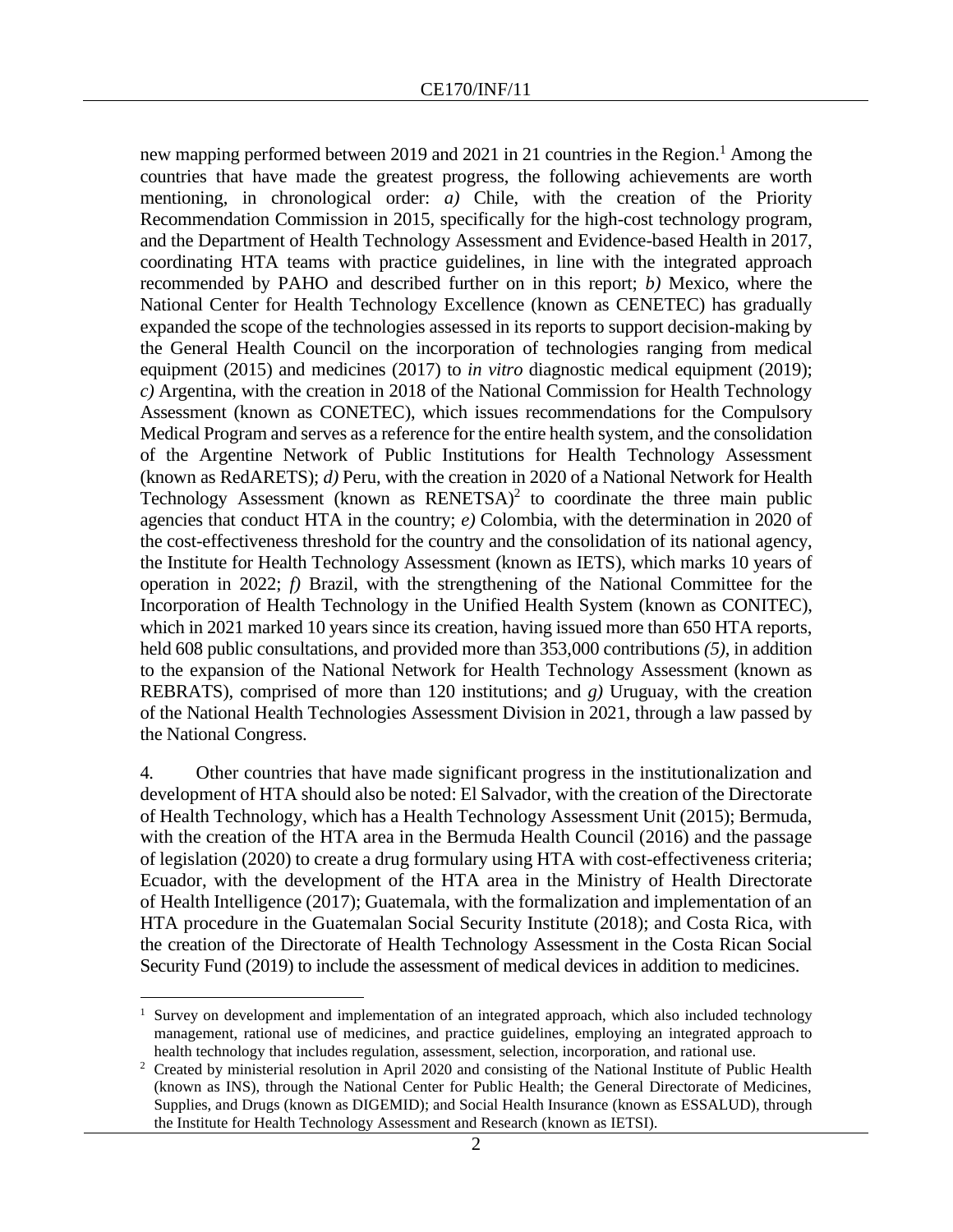5. Since the 2015 progress report, the number of countries in the Region with HTA units, commissions, agencies, or bodies has risen from 12 to 18, and the number of countries with regulations that require some use of HTA in decision-making has also risen, increasing from 7 to 14, according to the updated mapping (2021). Nonetheless, actual linkage between decision-making and HTA conclusions is still limited: only in Brazil and Canada must all decision-making on technology coverage consider the conclusions of HTA reports, while in Chile this is only applicable to high-cost technologies.<sup>3</sup> The rest of the countries have indicated different frequencies in the use of HTA to support decision-making.

### *Promotion of Network Collaboration*

6. One example of the progress made in these years is the consolidation of RedETSA, whose scope has significantly expanded since its creation in 2011. The initial 20 institutions and 12 countries rose to 26 institutions and 14 countries in 2015 and 40 institutions and 20 countries in 2022 (with Bermuda, Bolivia, the Dominican Republic, Guatemala, Honduras, and Panama joining in this latter period). RedETSA's achievements include holding 11 in-person meetings of members to exchange information on good practices and discuss topics such as the role of HTA in price regulation; judicialization of coverage; and integration of HTA with other elements of the integrated health technology cycle, such as regulation, practice guidelines, and health technology management. The result of these meetings was the creation of working groups to study different topics and develop tools; two of these groups (one on the adaptation of HTA reports and the other on HTA for medical devices) have, respectively, produced a work tool and a systematic review.

### *Human Resources Development for HTA*

7. The Region has also made progress in its HTA capacities. Document production has increased, particularly in Argentina, Brazil, Canada, Chile, Colombia, and Peru, and the complexity and standardization of reporting formats have substantially increased. 4 An analysis of the mapping data reveals widespread use of methodological guidelines for the production of HTA reports in RedETSA countries. The aspects considered when conducting an HTA have also been broadened, especially with the incorporation of ethics and equity as explicit criteria in decision-making.

8. At the regional level, the main challenges and constraints identified in the mapping to strengthen the use of HTA as a tool for decision-making on coverage are the lack of qualified human resources, lack of knowledge and promotion of HTA as a decision-making tool, a need for greater institutionalization of HTA, limited availability of epidemiological information, and the cost of technology at the national level.

9. RedETSA has also been key in efforts to coordinate human resources training in the Region. More than 120 scholarships have been awarded to members from 15 countries to participate in basic and advanced HTA courses taught by two member institutions in

<sup>&</sup>lt;sup>3</sup> Financial Protection System for High-Cost Diagnostics and Treatments, Ricarte Soto Law, 2015.

<sup>4</sup> According to the more than 2,500 HTA reports published in the Regional Database of Health Technology Assessment Reports of the Americas (known as BRISA).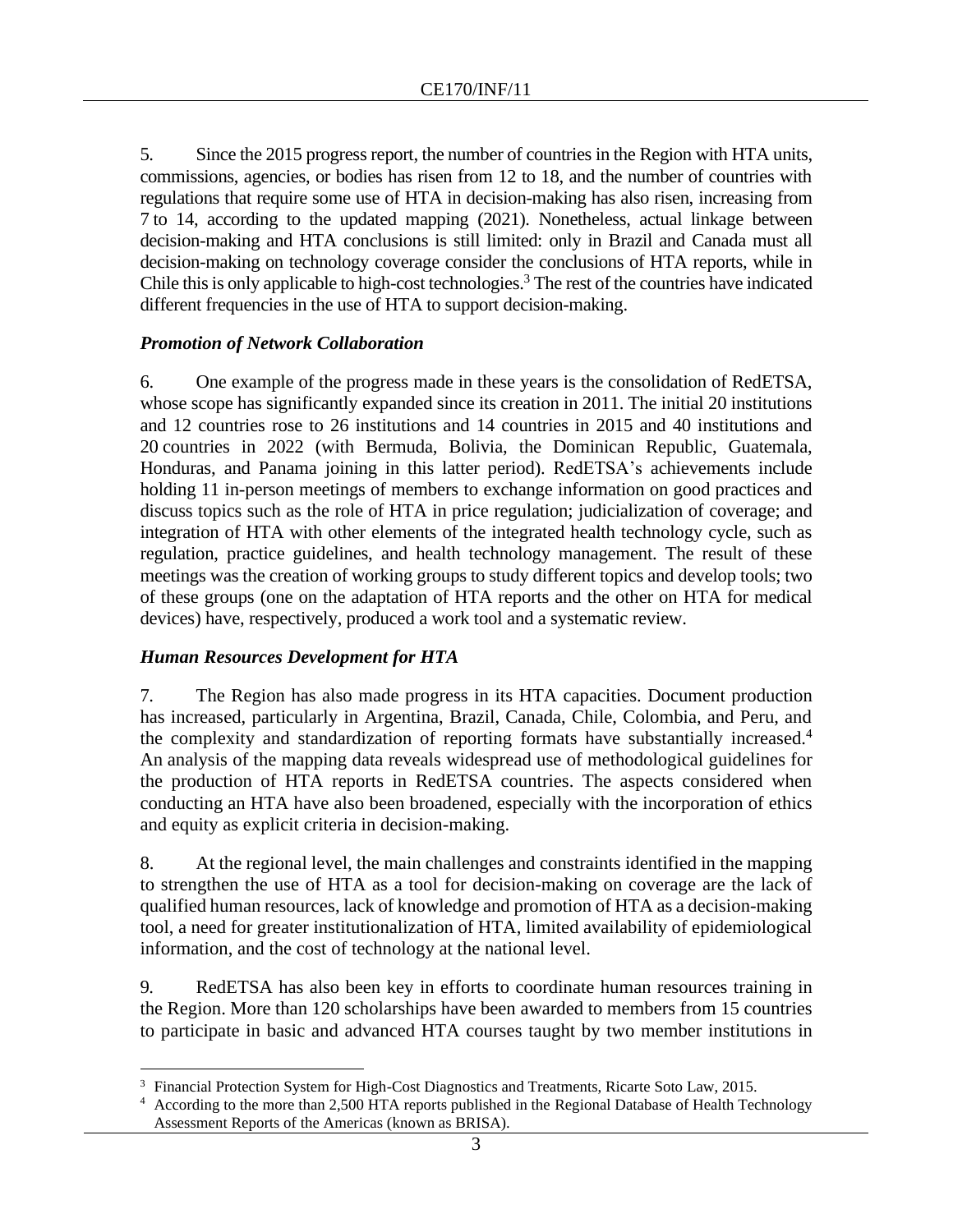Argentina, the Institute for Clinical Effectiveness and Health Policy (known as IECS) and RedARETS. Through a technical exchange program, 32 professionals from 12 countries attended in-person training sessions at CONITEC (Brazil), IETS (Colombia), the National Institute for Excellence in Health and Social Services (known as INESSS), and the Canadian Agency for Drugs and Technologies in Health (known as CADTH) (Canada). Another initiative that had a significant impact in this area were the courses developed and offered at PAHO's Virtual Campus for Public Health, in which 662 participants from 33 countries participated, with the support of several PAHO Collaborating Centers in the Region. $5$ 

10. Other capacity building activities carried out include a webinar series on topics related to HTA and decision-making, which has now been offered 32 times. An HTA toolbox for emerging countries was also created, containing useful theoretical tools and case studies for reference. In 2021, a cooperation project was launched for capacity building for the management of medical devices in Caribbean countries, consisting of a series of webinars, individual workshops that addressed the specific needs and challenges of each Member State, and the creation of a community of practice for sharing information and disseminating good practices.

### *Promotion of the Production of Evidence and Dissemination of Information*

11. In response to the challenge of ensuring the accessibility and visibility of HTA reports, in 2017 the Regional Database of Health Technology Assessment Reports of the Americas (known as BRISA) was created. This database, a compilation of the reports produced by RedETSA members, contains over 2,500 reports in Spanish, French, English, and Portuguese. Developed with the support of the Latin American and Caribbean Center on Health Sciences Information (known as BIREME), it permits searches with Boolean criteria and filters, and searches across other bibliographic databases, such as LILACS and MEDLINE. During the COVID-19 pandemic, a special section on COVID-19 technology reports was created that already contains more than 400 reports. The impact on the visibility of the reports can be seen in the increase in the number of visits, which has risen from 3,055 users annually in 2018 to over 220 000 in 2021. BRISA's digital library has become an undeniable source of reference for the preparation of HTA reports and has been included in the methodological manuals for RedETSA members.

### *Adoption of an Integrated Approach for the Assessment, Selection, Incorporation, and Rational Use of Health Technologies*

12. Since HTA was first conceived as a decision-making tool that can be used at any time in the life cycle of a health technology, progress has been made in the adoption of an integrated approach involving the assessment, selection, incorporation, and rational use of health technologies. For example, a course in Spanish and English that includes these components was designed at PAHO's Virtual Campus for Public Health, the most recent

<sup>&</sup>lt;sup>5</sup> Institute for Clinical Effectiveness and Health Policy (IECS) and the University of La Plata University Pharmacology Center, in Argentina; and the University of Vermont in the United States.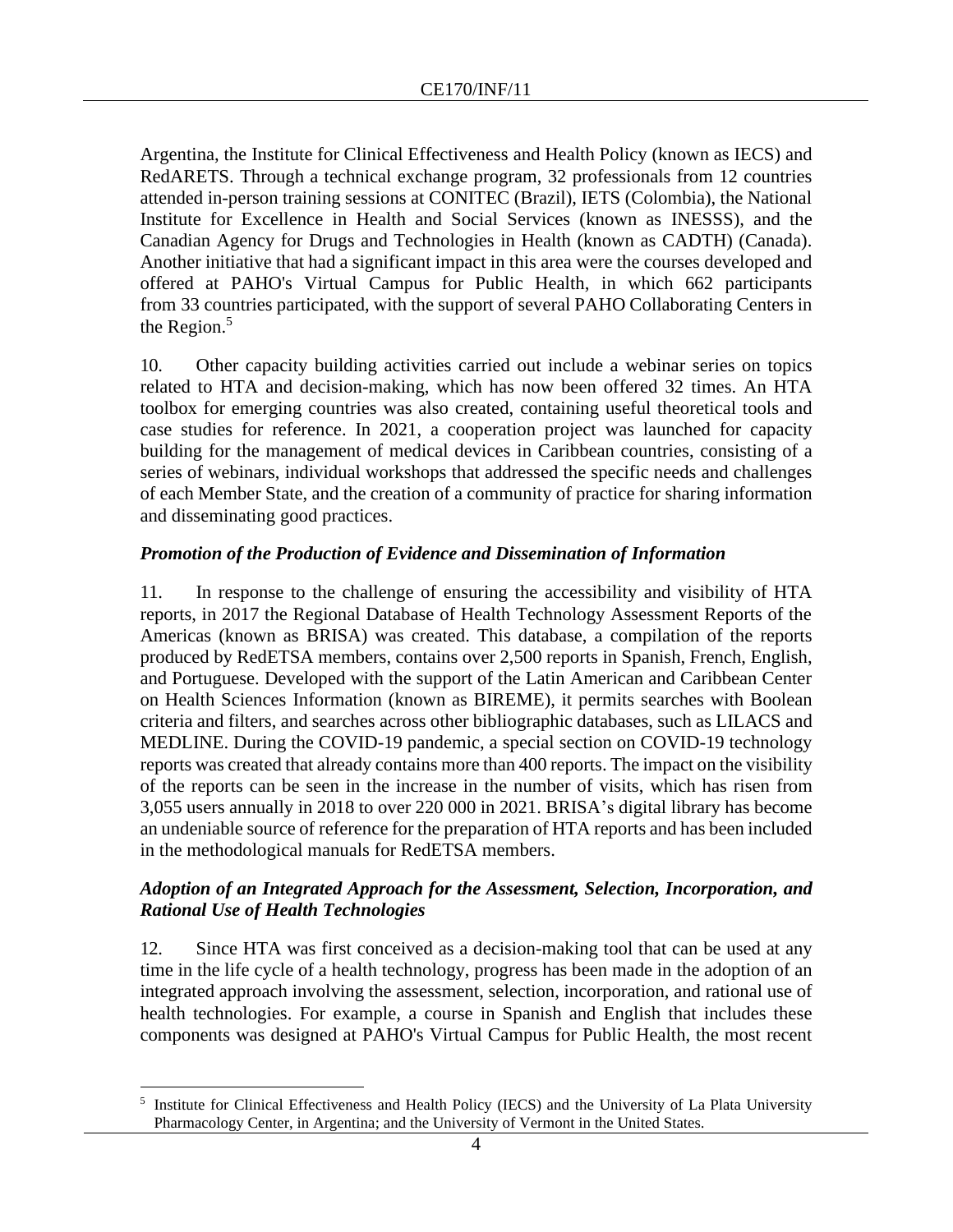version of which (2020–2021) also covers the context of the COVID-19 pandemic.<sup>6</sup> Likewise, the mapping also incorporated information on the rational use and implementation of practice guidelines in the countries. Based on this mapping, a profile was constructed that describes HTA and health coverage decision-making processes for each country in the Region, integrating the entire life cycle of health technologies. Some examples of HTA units from countries that adopted an integrated approach are Mexico's CENETEC, which integrates HTA, practice guidelines, and the management of medical equipment for rational and efficient use; El Salvador's Directorate of Health Technologies, with technical units for HTA, rational use, quality assurance, and pharmacovigilance; and Chile's Department of Health Technology Assessment and Evidence-based Health, which in addition to producing HTA reports to support decision-making, is also responsible for spearheading and coordinating the development of the country's practice guidelines.

## **Lessons Learned**

13. As evidenced in this report, health technology assessment has made substantial progress in the Region since the resolution was adopted. However, several of the health system needs and challenges that motivated it have persisted or worsened, such as rising costs and the availability of technologies with little added benefit. Work is still needed for countries to develop HTA-based processes for the incorporation of health technologies.

14. HTA institutionalization and capacity building are incremental processes that are part of strengthening technology assessment as a tool for decision-making. It is therefore essential to work through networks and capitalize on the experience and output of other countries and institutions, through actions such as adapting HTA reports from other agencies, developing mechanisms for utilizing the decisions of other jurisdictions (reliance), and standardizing and complexifying the structure of HTA reports – practices in which RedETSA has played an important role.

15. There are different types of institutional frameworks and structures among the organizations in the Region that carry out HTA process in decision-making (institutions, agencies, commissions, ministry units, national networks). While there is no single successful strategy, it has been noted that the countries that have made the greatest progress are those that follow key guidelines such as transparency, coordination of activities among the different actors, independence, and social participation in HTA and decision-making processes.

16. While the main contribution of HTA is usually to support decision-making on the incorporation of health technologies into benefit plans, it has also been shown to improve equity, the quality of care, and efficiency in other areas of the health system. Thus, HTA can play a key role when coupled with other processes aimed at directly tackling the rising cost of technology, such as price regulation and joint procurement mechanisms.

<sup>&</sup>lt;sup>6</sup> Virtual course: "Assessment, selection, rational use, and management of health technologies," with support from the following PAHO/WHO Collaborating Centers: Institute for Clinical Effectiveness and Health Policy (IECS) and the University of La Plata University Pharmacology Center (Argentina) and the University of Vermont (United States).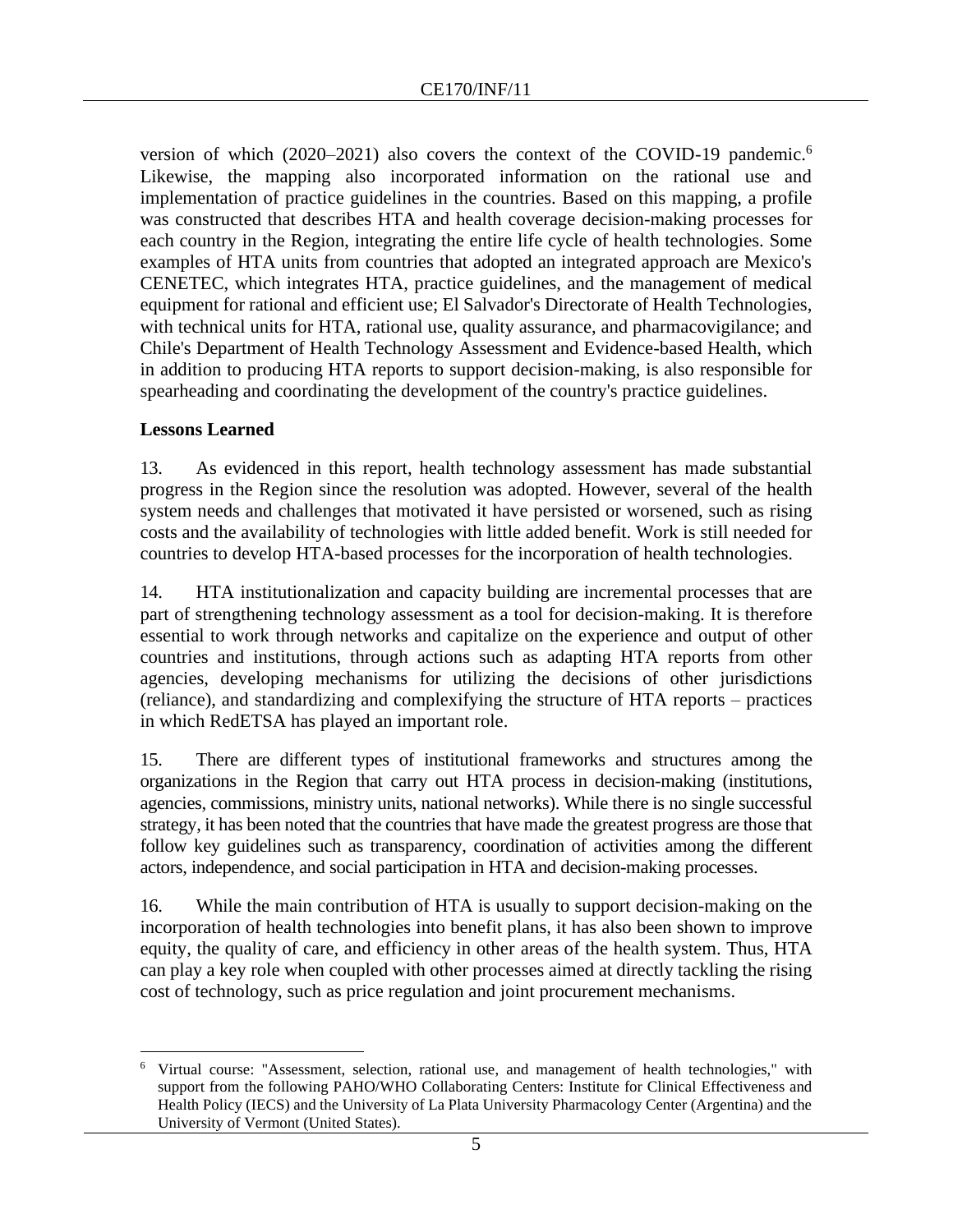### **Action Needed to Improve the Situation**

17. Considering the progress made and the challenges described in this report, the following actions are recommended to continue strengthening HTA to support decision making in the countries of the Region and promoting the development of equitable, efficient, and high-quality health systems:

- a) *Formalize and consolidate the links between HTA and decision-making processes.* Since the impact of HTA depends on its link with decision-making, it is essential to advance in the formalization of that link by setting standards in countries where they do not yet exist and strengthening the role of HTA in countries where the existing standards still allow decisions to be made without considering the conclusions of HTA reports.
- b) *Analyze and strengthen institutional frameworks.* Support the Member States in building sound institutional frameworks around key guidelines, such as transparency, coordination of activities among actors, independence, and social participation in HTA and decision-making processes.
- c) *Support the Caribbean countries in strengthening HTA.* While HTA institutionalization and capacity in the Region have substantially improved over the past decade, the progress has been mixed, reaching the Caribbean subregion to a lesser degree. Potential opportunities for meeting this objective include RedETSA membership for countries in this subregion, together with the utilization of existing capacities by the committees that select products for essential medicines lists, and of capacities created through cooperation activities for the management of medical devices in recent years.
- d) *Increase the availability of local data.* Improving the quality and impact of HTA will require increasing the availability of local data, such as epidemiological or unit cost information, to produce more accurate and valid HTA reports for local contexts.
- e) *Continue improving the quality and standardization of HTA reports.* Although the publication of HTA reports produced by RedETSA members in the BRISA digital library facilitated standardization and improvement of their quality, it is necessary to actively advance in the implementation of standards that will result in reports with a standardized methodology and the highest technical quality.

### **Action by the Executive Committee**

18. The Executive Committee is invited to take note of this report and provide any comments it deems pertinent.